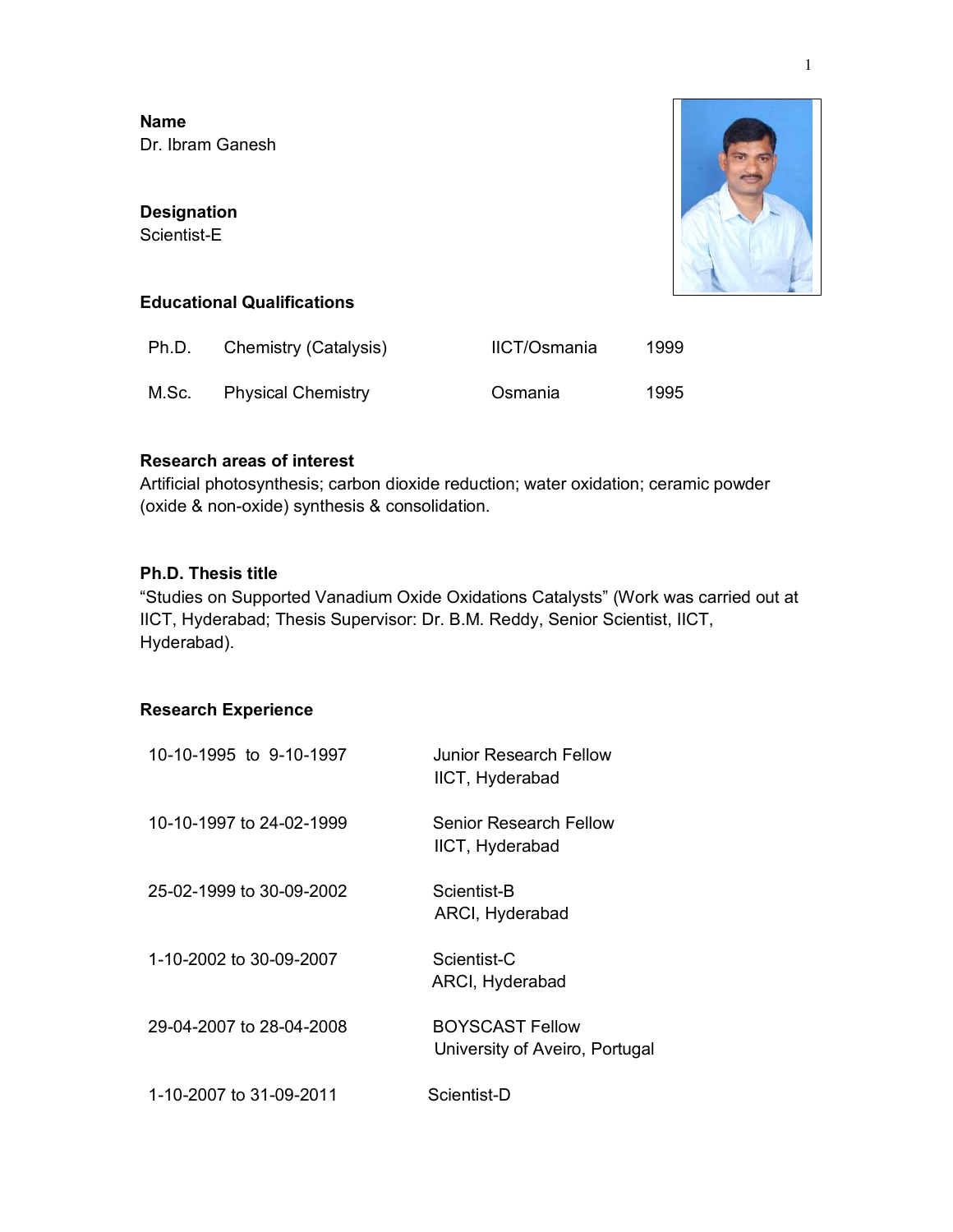## ARCI, Hyderabad

| 20-08-2012 to 19-08-2013 | <b>IUSSTF Fellows</b><br><b>Emory University, USA</b> |
|--------------------------|-------------------------------------------------------|
| 01-10-2011 - Till now    | Scientist-E<br>ARCI, Hyderabad                        |

#### **List of journal publications**

- 1. Fabrication and photoelectrochemical characterization of Fe, Co, Ni and Cu-doped  $TiO<sub>2</sub>$  thin films I.Ganesh, R. Dom, P.H. Borse, I. Annapoorna, G. Padmanabham, and G. **Sundararajan** Materials Science Forum, 764 (2013) 266-283.
- 2. Conversion of carbon dioxide into value added chemicals including methanol using chemical potential – a review Ibram Ganesh Materials Science Forum, 764 (2013) 1-82.
- 3. Preparation and characterization of Li-doped ZnO powders for photocatalytic applications I. Ganesh, P.S.C. Sekhar, G. Padmanabham and G. Sundararajan, Materials Science Forum, 734 (2013) 90<sup>116</sup>.
- 4. A review on magnesium aluminate ( $MqA<sub>2</sub>O<sub>4</sub>$ ) spinel: synthesis, processing and applications I. Ganesh International Materials Reviews, 58  $(2)$  (2013) 63 $\Box$ 112.
- 5. Controlled synthesis of perovskite  $LaFeO<sub>3</sub>$  microsphere composed of nanoparticles via self-assembly process and their associated photocatalytic activity S. Thirumalairajan, K. Girija, I. Ganesh, D. Mangalaraj, C. Viswanathan, A. Balamurugan, N. Ponpandian Chemical Engineering Journal 209 (2012) 420–428.
- 6. Influence of Li-doping on structural characteristics and photocatalytic activity of ZnO nano-powder formed in a novel solution pyro-hydrolysis route I. Ganesh, P.S.C. Sekhar, G. Padmanabham and G. Sundararajan Applied Surface Science, 259 (2012) 524–537.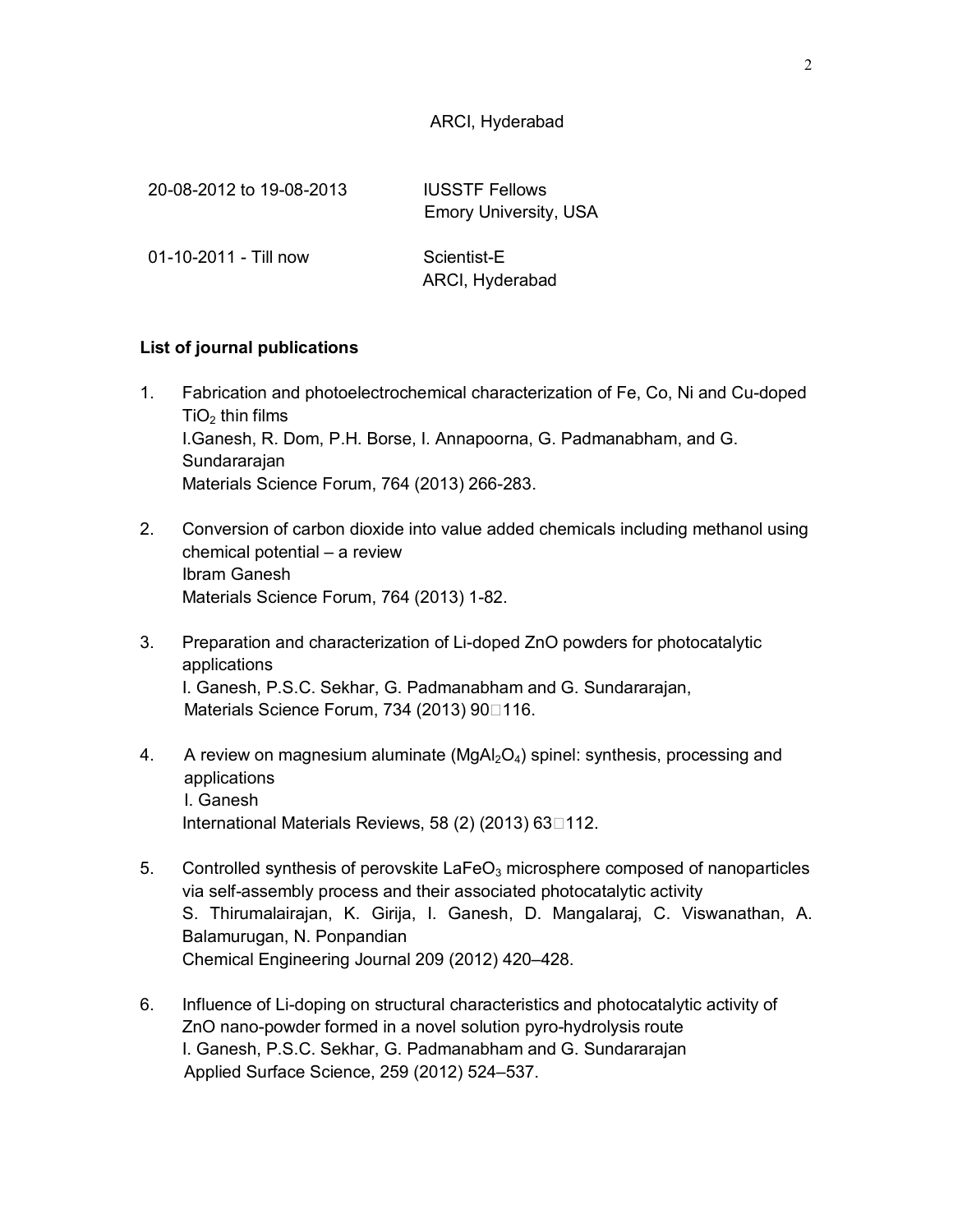- 7. Preparation and characterization of Co-doped TiO<sub>2</sub> materials for solar light induced current and photocatalytic applications I. Ganesh, A.K. Gupta, P.P. Kumar, P.S.C. Sekhar, K. Radha, G. Padmanabham and G. Sundararajan Materials Chemistry and Physics, 135 (2012) 220 234.
- 8. Preparation and characterization of Ni-doped TiO<sub>2</sub> materials for photocurrent and photocatalytic applications I. Ganesh, P.P. Kumar, A.K. Gupta, P.S.C. Sekhar, K. Radha, G. Padmanabham and G. Sundararajan The Scientific World Journal, 2012 (2012)  $1\square$ 16; article id: 127326.
- 9. Preparation and characterization of Fe-doped TiO<sub>2</sub> powders for solar light response and photocatalytic applications I. Ganesh, A.K. Gupta, P.P. Kumar, P.S. Chandra Sekhar, K. Radha, G. Padmanabham and G. Sundararajan Processing and Applications of Ceramics,  $6(1)(2012)$  21 $\square$ 36.
- 10. Hydrolysis induced aqueous gelcasting: a latest concept for net shape consolidation of ceramics I. Ganesh Materials and Manufacturing Processes, 27 (2012) 233
- 11. Fabrication of near net shape magnesium aluminate  $(MgAl<sub>2</sub>O<sub>4</sub>)$  spinel components *via* aqueous processing I. Ganesh Advances in Applied Ceramics, 110 (8) (2011) 496 $\square$ 511.
- 12. Conversion of carbon dioxide to methanol using solar energy a brief review I. Ganesh Materials Sciences and Applications, 2 (2011)  $1407\square 1415$ .
- 13. Development of  $\square$ -SiAION based ceramics for radome applications I. Ganesh Processing and Application of Ceramics,  $5(3)(2011)$  113 $\square$ 138.
- 14. Opinion on conversion of carbon dioxide to methanol using solar energy I. Ganesh Current Science, 101 (5) (2011) 731□733.
- 15. Fabrication of magnesium aluminate ( $MgAl<sub>2</sub>O<sub>4</sub>$ ) spinel foams I. Ganesh Ceramics International, 37 (2011) 2237 $\square$ 2245.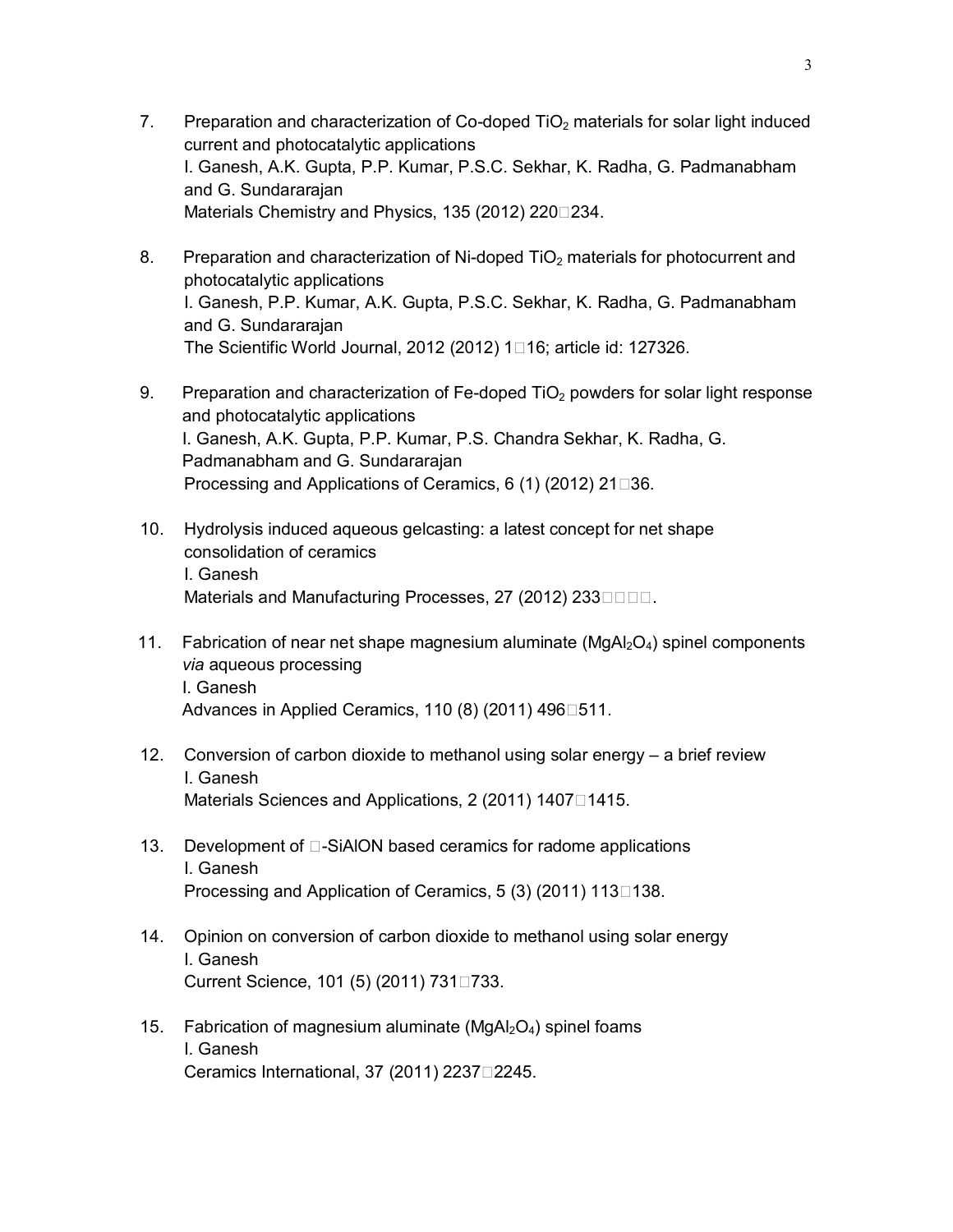- 16. Aqueous slip casting of  $MqA<sub>2</sub>O<sub>4</sub>$  spinel I. Ganesh Bulletin of Materials Science, 34 (2) (2011) 327–335.
- 17. Hydrolysis induced aqueous gelcasting of  $MgA<sub>2</sub>O<sub>4</sub>$  spinel I. Ganesh, G.J. Reddy, G. Sundararajan, S.M. Olhero, P.M.C. Torres, and J.M.F. Ferreira Int. J. Appl. Ceram. Technol., 8 (4) (2011) 873□884.
- 18. A novel route to  $\Box$ -Si<sub>4</sub>Al<sub>2</sub>O<sub>2</sub>N<sub>6</sub>-SiO<sub>2</sub> ceramic composites I. Ganesh and G. Sundararajan Advances in Applied Ceramics, 110 (2) (2011) 87 $\square$ 94.
- 19. Aqueous slip casting and hydrolysis assisted solidification of  $MgAl<sub>2</sub>O<sub>4</sub>$  spinel I. Ganesh, G. Sundararajan and J.M.F. Ferreira Advances in Applied Ceramics, 110 (2011) (2) 63 $\square$ 69.
- 20. Influence of chemical composition on sintering ability of ZTA composites consolidated from freeze dried granules I. Ganesh, G. Sundararajan, S.M. Olhero and J.M.F. Ferreira Ceramics International, 37 (2011) 835–841.
- 21. Hydrolysis induced aqueous gelcasting of  $\Box$ -SiAION-SiO<sub>2</sub> ceramic composites: the effect of AlN additive I. Ganesh and G. Sundararajan J. Am. Ceram. Soc., 93 (10) (2010) 3180□3189.
- 22. A novel colloidal processing route to alumina ceramics I. Ganesh, G. Sundararajan, S.M. Olhero, P.M.C. Torres, and J.M.F. Ferreira Ceramics International, 36 (2010) 1357 $\Box$ 1364.
- 23. Influence of processing route on micro-structure and mechanical properties of  $MgAl<sub>2</sub>O<sub>4</sub>$  spinel I. Ganesh, G.J. Reddy, G. Sundararajan, S.M. Olhero, P.M.C. Torres, and J.M.F. Ferreira Ceramics International, 36 (2010) 473 $\Box$ 482.
- 24. Near-net shape  $\Box$ -Si<sub>4</sub>Al<sub>2</sub>O<sub>2</sub>N<sub>6</sub> parts by hydrolysis induced aqueous gelcasting process I. Ganesh Int. J. Appl. Ceram. Technol., 6 (1) (2009) 89 $\square$ 101.
- 25. Galcasting of  $MgAl<sub>2</sub>O<sub>4</sub>$  spinel powder I. Ganesh, S.M. Olhero, P.M.C. Torres and J.M.F. Ferreira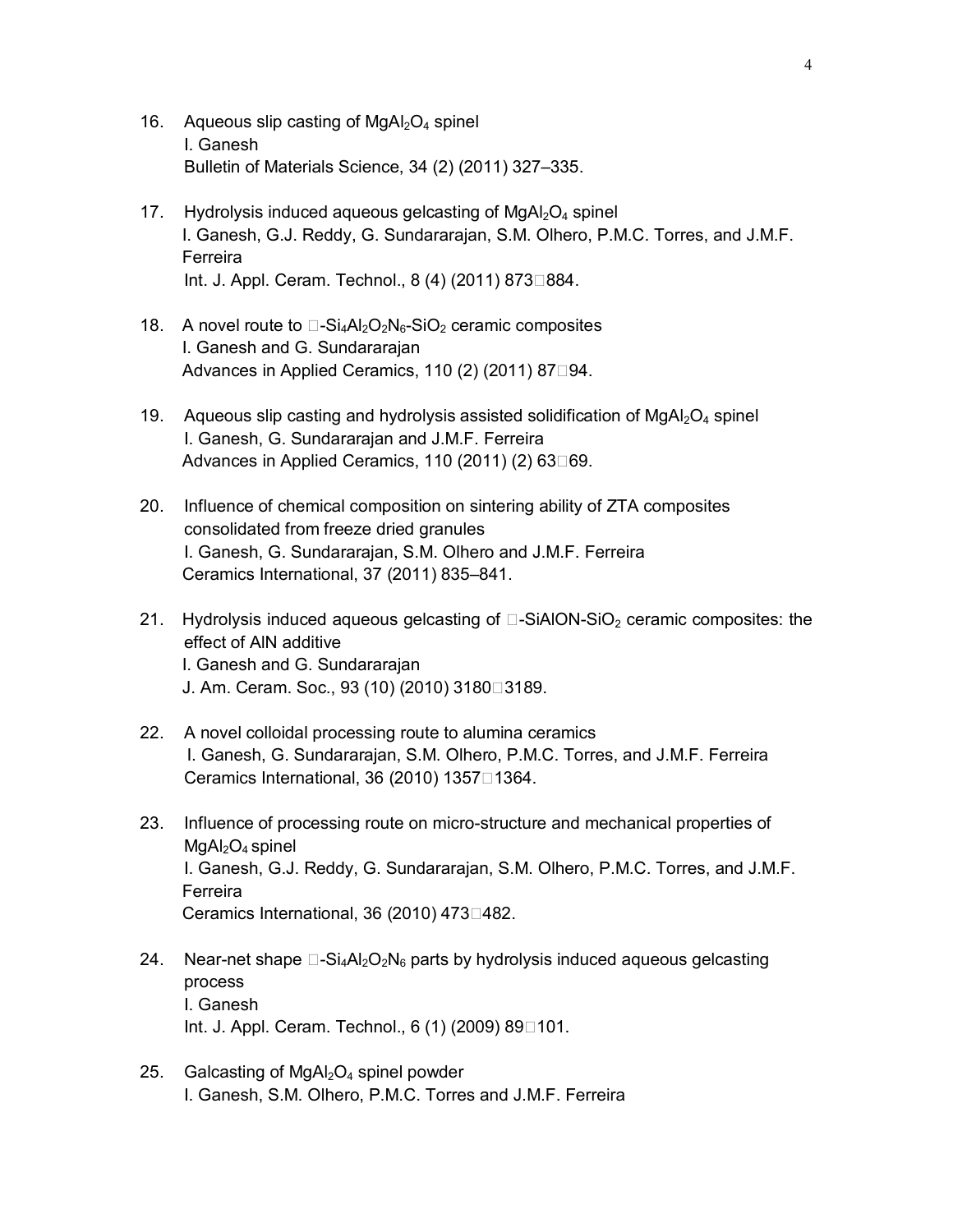J. Am. Ceram. Soc., 92 (2) (2009) 350<sup>1</sup>357.

- 26. Hydrolysis induced aqueous gelcasting for near-net shaping of ZTA ceramic composites I. Ganesh, S.M. Olhero, P.M.C. Torres, F.J. Alves, and J.M.F. Ferreira J. Eur. Ceram. Soc., 29 (2009) 1393<sup>1401</sup>.
- 27. An aqueous colloidal processing of ZTA composites S.M. Olhero, I. Ganesh, P.M.C. Torres, F.J. Alves, and J.M.F. Ferreira J. Am. Ceram. Soc., 92 (1) (2009) 9<sup>16</sup>.
- 28. A phosphoric acid treated AlN powder for aqueous processing of net-shape dense AIN and  $\square$ -SiAION parts I. Ganesh, S.M. Olhero, and J.M.F. Ferreira Advances in Applied Ceramics, 108 (2) (2009) 111 $\square$ 117.
- 29. Densification behavior of combustion derived  $Al_2O_3$  powders I. Ganesh, P.M.C. Torres, and J.M.F. Ferreira Ceramics International, 35 (2009) 1173–1179.
- 30. Synthesis and characterization of  $MqAl<sub>2</sub>O<sub>4</sub>-ZrO<sub>2</sub>$  composites I. Ganesh and J.M.F. Ferreira Ceramics International, 35 (2009) 259–264.
- 31. Influence of raw material type and of the overall chemical composition on phase formation and sintered microstructure of mullite aggregates I. Ganesh and J.M.F. Ferreira Ceramics International, 35 (2009) 2007–2015.
- 32. Single step synthesis of nano-sized  $CeO<sub>2</sub>-M<sub>x</sub>O<sub>y</sub>$  mixed oxides  $(M<sub>x</sub>O<sub>y</sub> = SiO<sub>2</sub>, TiO<sub>2</sub>$ ,  $ZrO<sub>2</sub>$ , and  $Al<sub>2</sub>O<sub>3</sub>$ ) by microwave-induced solution combustion synthesis – characterization and CO oxidation B.M. Reddy, G.K. Reddy, I. Ganesh and J.M.F. Ferreira Journal of Materials Science, 44 (2009) 2743–2751.
- 33. Microwave induced solution combustion synthesis of highly active nano-crystalline ceria-zirconia for CO oxidation B.M. Reddy, G.K. Reddy, I. Ganesh and J.M.F. Ferreira Catalysis Letters, 130 (2009) 227<sup>1</sup>234.
- 34. Characterization and photocatalytic activity of TiO<sub>2</sub>-M<sub>x</sub>O<sub>y</sub> (M<sub>x</sub>O<sub>y</sub> = SiO<sub>2</sub>, Al<sub>2</sub>O<sub>3</sub> and  $ZrO<sub>2</sub>$ ) mixed oxides synthesized by microwave-induced solution combustion technique B.M. Reddy, G.K. Reddy, K.N. Rao, I. Ganesh, J.M.F. Ferreira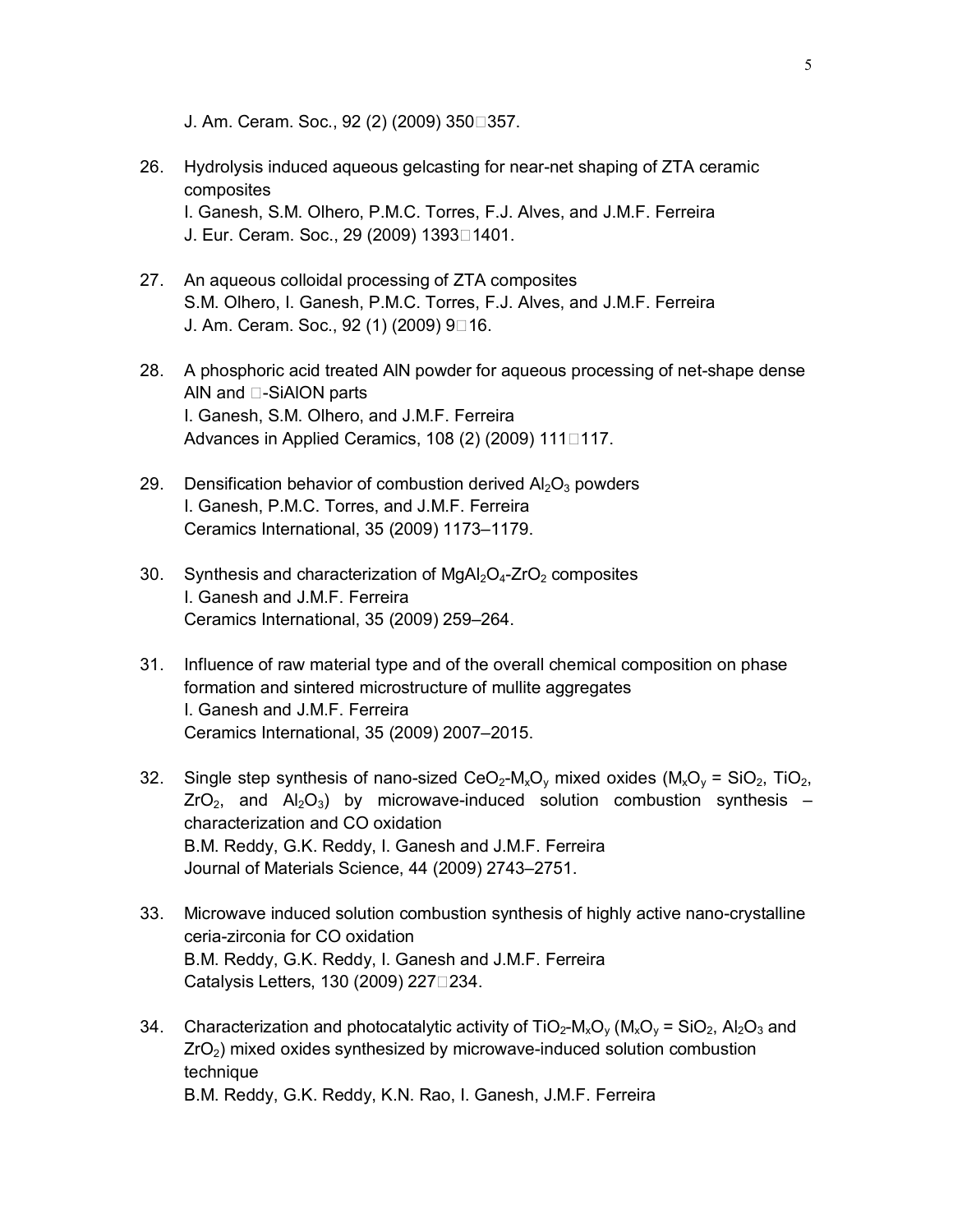Journal of Materials Science,  $44$  (18) (2009) 4874 $\Box$ 4882.

- 35. Synthesis of nanosized ceria-zirconia solid solutions by a rapid-microwave assisted combustion method B.M. Reddy, G.K. Reddy, L.H. Reddy, and I. Ganesh The Open Physical Chemistry Journal, 3 (2009) 24 29.
- 36. Surface oxidation and dispersion behavior of phenolic resin coated  $\alpha$ -SiC powder in the aqueous medium I. Ganesh Advances in Applied Ceramics, 107 (4) (2008) 210 $\square$ 16.
- 37. Surface passivation of MgAl<sub>2</sub>O<sub>4</sub> spinel powder by chemisorbing  $H_3PO_4$  for an easy aqueous processing S.M. Olhero, I. Ganesh, P.M.C. Torres, and J.M.F. Ferreira Langmuir, 24 (17) (2008) 9525–9530.
- 38. An aqueous gelcasting process for  $\Box$ -Si<sub>4</sub>Al<sub>2</sub>O<sub>2</sub>N<sub>6</sub> ceramics I. Ganesh, N. Thiyagarajan, D.C. Jana, Y.R. Mahajan and G. Sundararajan J. Am. Ceram. Soc., 91 (9) (2008) 3121 3124.
- 39. Influence of processing route and  $SiO<sub>2</sub>$  on sintering ability, CTE and dielectric constant of  $\Box$ -Si<sub>4</sub>Al<sub>2</sub>O<sub>2</sub>N<sub>6</sub> I. Ganesh, N. Thiyagarajan, D.C. Jana, G. Sundararajan, S.M. Olhero, and J.M.F. Ferreira Journal of Materials Research, 23 (9) (2008) 23052311.
- 40. Formation and densification behavior of mullite aggregates from beach sand sillimanite I. Ganesh, G. Sundararajan, and J.M.F. Ferreira J. Am. Ceram. Soc., 91 (8) (2008) 2464□2468.
- 41. Formation and densification behaviour of  $MgAl<sub>2</sub>O<sub>4</sub>$  spinel: the influence of processing parameters I. Ganesh, S.M. Olhero, A.H. Rebelo, and J.M.F. Ferreira J. Am. Ceram. Soc., 91 (6) (2008) 1905–1911.
- 42. A non-aqueous processing route for phosphate-protection of AlN powder against hydrolysis I. Ganesh, N. Thiyagarajan, G. Sundararajan, S.M. Olhero, and J.M.F. Ferreira J. Eur. Ceram. Soc., 28 (2008) 2281 2288.
- 43. Chemisorption of phosphoric acid and surface characterization of as passivated AlN powder against hydrolysis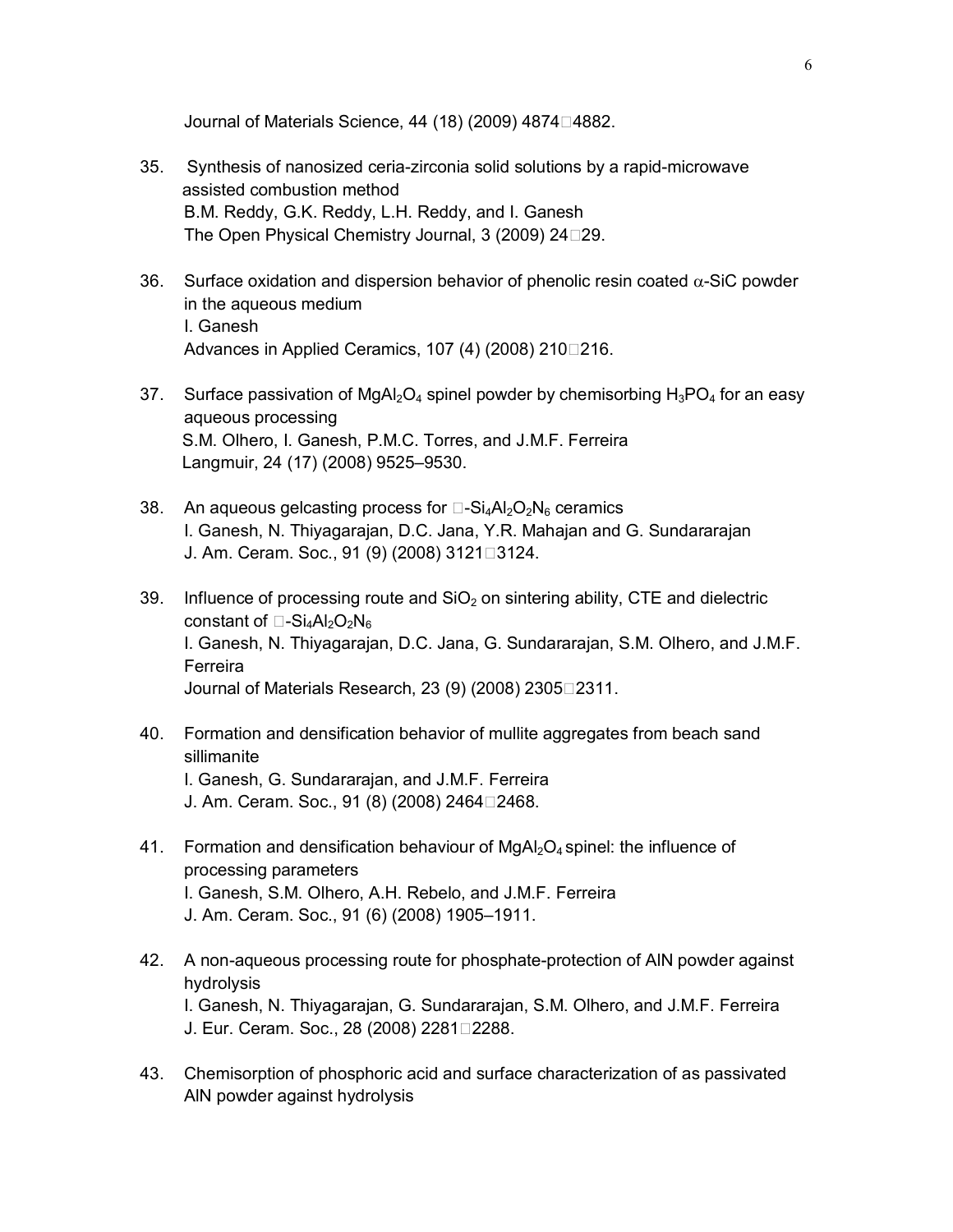I. Ganesh, S.M. Olhero, A.A. Branca, M.R. Correia, G. Sundararajan, and J.M.F. Ferreira Langmuir, 24 (10) (2008) 5359 $\square$ 5365.

- 44. An aqueous gelcasting route to dense $\Box$ -Si<sub>4</sub>Al<sub>2</sub>O<sub>2</sub>N<sub>6</sub>-0.5SiO<sub>2</sub> ceramics I. Ganesh, N. Thiyagarajan, D.C. Jana, P. Barik, and G. Sundararajan J. Am. Ceram. Soc., 91 (5) (2008) 1566–1571.
- 45. Influence of chemical composition and  $Y_2O_3$  on sinterability, dielectric constant and  $CTE$  of  $\Box$ -SiAION I. Ganesh, N. Thiyagarajan, D.C. Jana, Y.R. Mahajan and G. Sundararajan J. Am. Ceram. Soc., 91 (1) (2008) 115<sup>1</sup>20.
- 46. Dense  $\Box$ -SiAIONs consolidated by a modified hydrolysis assisted solidification route I. Ganesh, N. Thiyagarajan, D.C. Jana, P. Barik, G. Sundararajan and J.M.F. Ferreira J. Eur. Ceram. Soc., 28 (4) (2008) 879<sup>1885</sup>.
- 47. Influence of phase composition on sintered microstructure of combustion synthesized oxides I. Ganesh and J.M.F. Ferreira Research Letters in Materials Science, Article ID 91376 (2007) 1 $\square$ 5.
- 48. Synthesis of mono-phasic  $Ce_{0.5}Zr_{0.5}O_2$  solid solution by microwave-induced combustion method B.M. Reddy, G.K. Reddy, A. Khan, and I. Ganesh Journal of Materials Science, 42 (10) (2007) 3557 $\Box$ 3563.
- 49. Silica supported transition metal-based bimetallic catalysts for vapour phase selective hydrogenation of furfuraldehyde B.M. Reddy, G.K. Reddy, K.N. Rao, A. Khan, and I. Ganesh Journal of Molecular Catalysis A: Chemical 265 (1<sup>1</sup>2) (2007) 276<sup>1</sup>282.
- 50. An aqueous gelcasting process for sintered silicon carbide ceramics I. Ganesh, D.C. Jana, Shamshad Shaik, and N. Thiyagarajan J. Am. Ceram. Soc., 89 (10) (2006) 3056□3064.
- 51. Vapour phase hydrogenation of cinnamaldehyde over silica supported transition metal-based bimetallic catalysts B.M. Reddy, G.M. Kumar, I. Ganesh, and A. Khan Journal of Molecular Catalysis A: Chemical 247 (1 $\square$ 2) (2006) 80 $\square$ 87.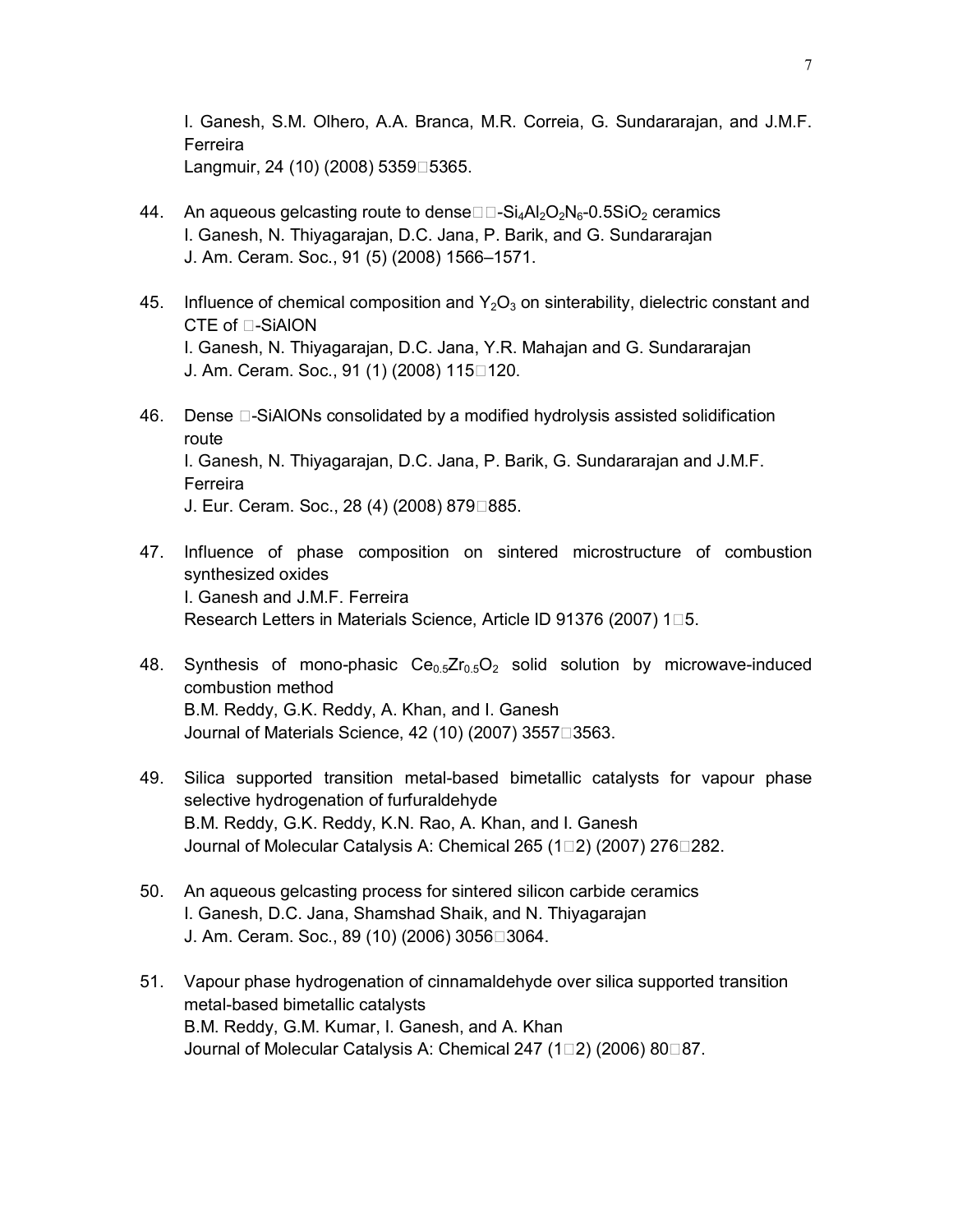- 52. Formation and densification behavior of magnesium aluminate spinel: the influence of CaO and moisture in the precursors I. Ganesh, K.A. Teja, N. Thiyagarajan, R. Johnson, and B.M. Reddy J. Am. Ceram. Soc., 88 (10) (2005) 2752□ 2761.
- 53. Microwave assisted combustion synthesis of nanocrystalline  $MqA<sub>1</sub>Q<sub>4</sub>$  spinel powders I. Ganesh, R. Johnson, Y.R. Mahajan, S.S. Madavendra and B.M. Reedy Ceramics International, 31 $(1)$  (2005) 67 $\square$ 74.
- 54. Microwave induced combustion synthesis of nanocrystalline  $TiO<sub>2</sub>-SiO<sub>2</sub>$  binary oxides I. Ganesh, R. Johnson, Y.R. Mahajan, A. Khan, S. Madhavendra, and B.M. Reddy Journal of Materials Research, 19 $(4)$  $(2004)$  1015 $\Box$ 1023.
- 55. Microwave assisted solid-state reaction synthesis of  $MgAl<sub>2</sub>O<sub>4</sub>$  spinel powders I. Ganesh, B. Srinivas, R. Johnson, B.P. Saha and Y.R. Mahajan J. Eur. Ceram. Soc., 24 (2) (2004) 201207.
- 56. Stabilization of nanosized titania anatase for high temperature catalytic applications B.M. Reddy, I. Ganesh, and A. Khan Journal of Molecular Catalysis A: Chemical, 223 (1-2) (2004) 295<sup>1</sup>304.
- 57. Rheometric studies on cordierite-mullite precursor mix for extrusion of honeycomb structures Seetu Chacko, Roy Johnson, B. P. Saha, I. Ganesh, M. Vijaykumar and Y. R. Mahajan Transactions of the Indian Ceramic Society, 63 (2) (2004) 119 $\square$ 123.
- 58. Studies on energy absorption characteristics of cordierite-mullite honeycombs Roy Johnson, Vipin Jain, S.V. Kamat, I. Ganesh, B.P. Saha and Y.R. Mahajan Journal of Advanced Materials, 35 (3) (2003)  $3\square 8$ .
- 59. Effect of preparation method on sinterability and properties of nanocrystalline  $MgAl<sub>2</sub>O<sub>4</sub>$  and  $ZrO<sub>2</sub>$ -MgAl<sub>2</sub>O<sub>4</sub> materials I. Ganesh, B. Srinivas, R. Johnson, G.V.N. Rao, and Y.R. Mahajan British Ceramic Transactions, 102 (3) (2003) 119 $\square$ 128.
- 60. Preparation and characterization of  $In_2O_3$ -TiO<sub>2</sub> and  $V_2O_5/ In_2O_3$ -TiO<sub>2</sub> composite oxides for catalytic applications B.M. Reddy, I. Ganesh and A. Khan Applied Catalysis A: General, 248  $(1\Box 2)$  (2003) 169 $\Box$ 180.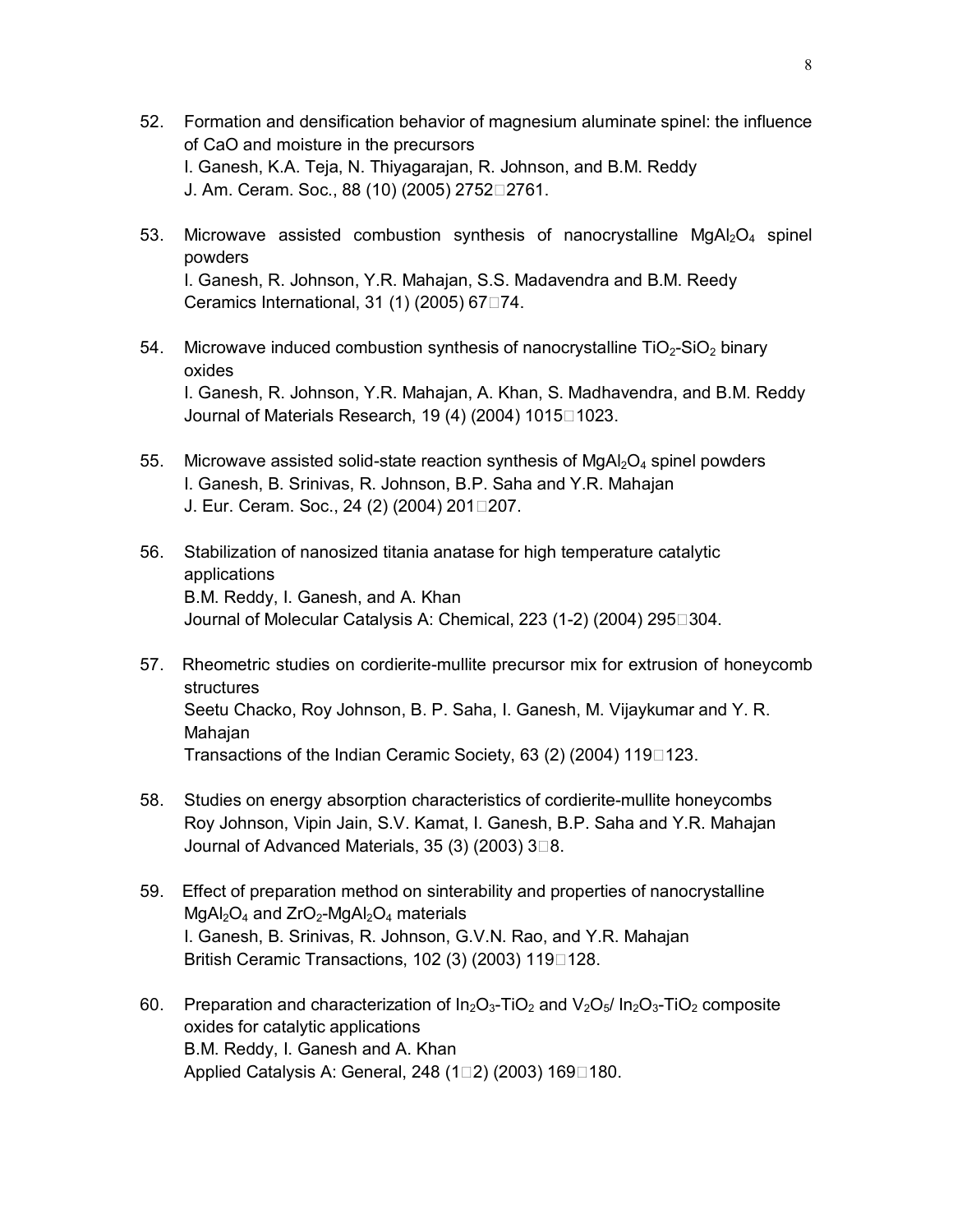- 61. Solid state reactions of cordierite precursor oxides and effect of substitution of CaO on the thermal expansion behaviour of cordierite honeycomb structures R. Johnson, I. Ganesh, B.P. Saha, G.V.N. Rao and Y.R. Mahajan Journal of Materials Science, 38 (2003) 2953 $\square$ 2961.
- 62. Effect of rubber encapsulation on the comparative mechanical behavior of ceramic honeycombs with foams Vipin Jain, R. Johnson, I. Ganesh, B.P. Saha and Y.R. Mahajan Materials Science and Engineering A, 347 (2003) 109 $\square$ 122.
- 63. Effect of fuel type on morphology and reactivity of combustion synthesized  $MgAl<sub>2</sub>O<sub>4</sub>$  powders I. Ganesh, B. Srinivas, R. Johnson, B.P. Saha, and Y.R. Mahajan British Ceramic Transactions, 101 (6) (2002) 247 $\square$ 254.
- 64. An efficient MgAl<sub>2</sub>O<sub>4</sub> spinel additive for improved slag erosion and penetration resistance of high- $Al_2O_3$  and MgO-C refractories I. Ganesh, S. Bhattacharjee, B.P. Saha, R. Johnson, K. Rajeshwari, R. Sengupta, M.V. Ramana Rao, and Y.R. Mahajan Ceramics International, 28 $(3)$  $(2002)$  245 $\square$ 253.
- 65. Surface characterization of  $Ga_2O_3$ -TiO<sub>2</sub> and  $V_2O_5/Ga_2O_3$ -TiO<sub>2</sub> Catalysts B.M. Reddy, I. Ganesh, E.P. Reddy, A. Fernández, P.G. Smirniotis Journal of Physical Chemistry B, 105 (2001) 6227 $\Box$ 6235.
- 66. A new sintering aid for magnesium aluminate spinel I. Ganesh, S. Bhattacharjee, B. P. Saha, R. Johnson, and Y. R. Mahajan Ceramics International, 27 (7) (2001) 773 $\square$ 779.
- 67. Thermal anisotropy in sintered cordierite monoliths B.P. Saha, Roy Johnson, I. Ganesh, G.V.N. Rao, S. Bhattacharjee, and Y.R. Mahajan Materials Chemistry and Physics, 67  $(1\Box 3)$  (2001) 140 $\Box$ 145.
- 68. Characterization of La<sub>2</sub>O<sub>3</sub> $\Box$ TiO<sub>2</sub> and V<sub>2</sub>O<sub>5</sub>/La<sub>2</sub>O<sub>3</sub> $\Box$ TiO<sub>2</sub> catalyst and their activity for synthesis of 2,6-dimethylphenol B.M. Reddy and I. Ganesh Journal of Molecular Catalysis A: Chemical, 169 (2001) 2071223.
- 69. Vapour phase synthesis of quinoline from aniline and glycerol over mixed oxide catalysts B.M. Reddy and I. Ganesh Journal of Molecular Catalysis A: Chemical, 151 (2000) 289–293.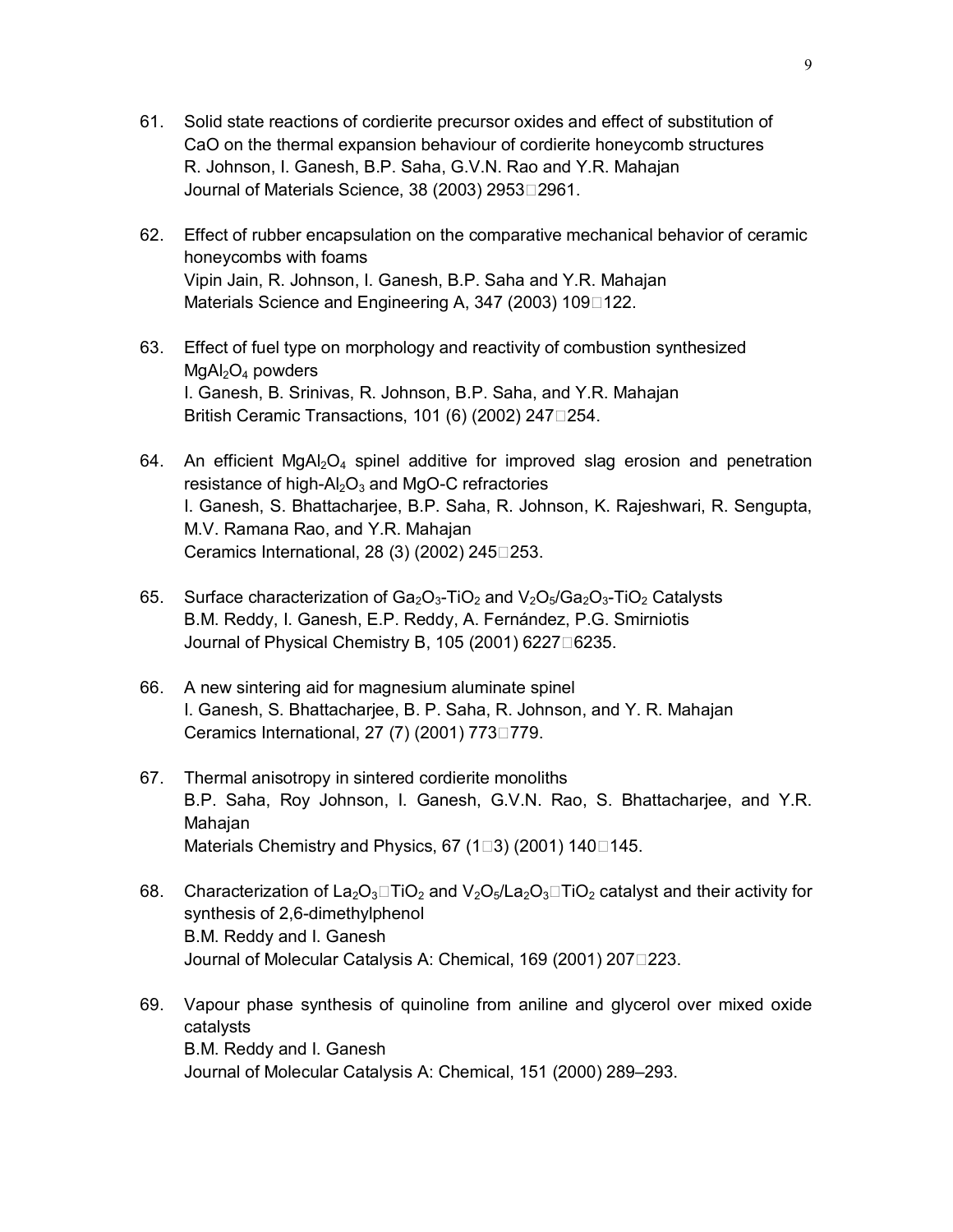- 70. Ceramic based catalytic converter for diesel vehicles R. Johnson, B.P. Saha, I. Ganesh, V. Mahender, S. Bhattacharjee, Y. R. Mahajan, M.M.K. Khaja Transactions of the Indian Ceramic Society, 59  $(3)$  (2000) 93 $\square$ 95.
- 71. Design of stable and reactive vanadium oxide catalysts supported on binary oxides B.M. Reddy, I. Ganesh and B. Chowdhury Catalysis Today, 49 (1999) 115<sup>1</sup>21.
- 72. Development of indigenous thin walled honeycomb substrates for catalytic convertors R. Johnson, B.P. Saha, I. Ganesh, V. Mahender, D.S. Reddy, S. Bhattacharjee, Y.R. Mahajan and M.M.K. Khaja Transactions of Powder Metallurgy Association of India, 26 (1999) 230 232.
- 73. Characterization of  $V_2O_5/TiO_2$ -ZrO<sub>2</sub> catalysts by XPS and other techniques B.M. Reddy, B. Chowdhury, I. Ganesh, E.P. Reddy, T.C. Rojas and A. Fernandez Journal of Physical Chemistry, 102 (1998) 10176<sup>10182</sup>.
- 74. Aniline synthesis from cyclohexanol and ammonia over mixed oxide catalysts B. Manohar, I. Ganesh and B.M. Reddy Journal of Molecular Catalysis A: Chemical, 129 (1998) L5<sup>1</sup>L9.
- 75. Influence of  $V_2O_5$  and  $Nb_2O_5$  on thermal stability of TiO<sub>2</sub>- anatase B.M. Reddy, I. Ganesh and V. R. Reddy Journal of Materials Science Letters, 17 (1998) 1913<sup>1915</sup>.
- 76. Vapour phase selective oxidation of 4-methylanisole to anisaldehyde over  $V_2O_5/Ga_2O_3$ -TiO<sub>2</sub> catalyst B.M. Reddy, I. Ganesh and B. Chowdhury Chemistry Letters, (1997) 1145–1146.
- 77. Vapour phase synthesis of isobutyraldehyde from methanol and ethanol over mixed oxide supported vanadium oxide catalysts B.M. Reddy, E.P. Reddy and I. Ganesh Research on Chemical Intermediates, 23 (1997) 703<sup>[713]</sup>.
- 78. Selective oxidation of p-methoxytoluene to p-methoxybenzaldehyde over supported vanadium oxide catalysts B.M. Reddy, E.P. Reddy, I. Ganesh and M.V. Kumar Indian Journal of Chemical Technology, 4 (1997) 256–258.
- 79. Study of dispersion and thermal stability of  $V_2O_5/TiO_2-SiO_2$  catalysts by XPS and other techniques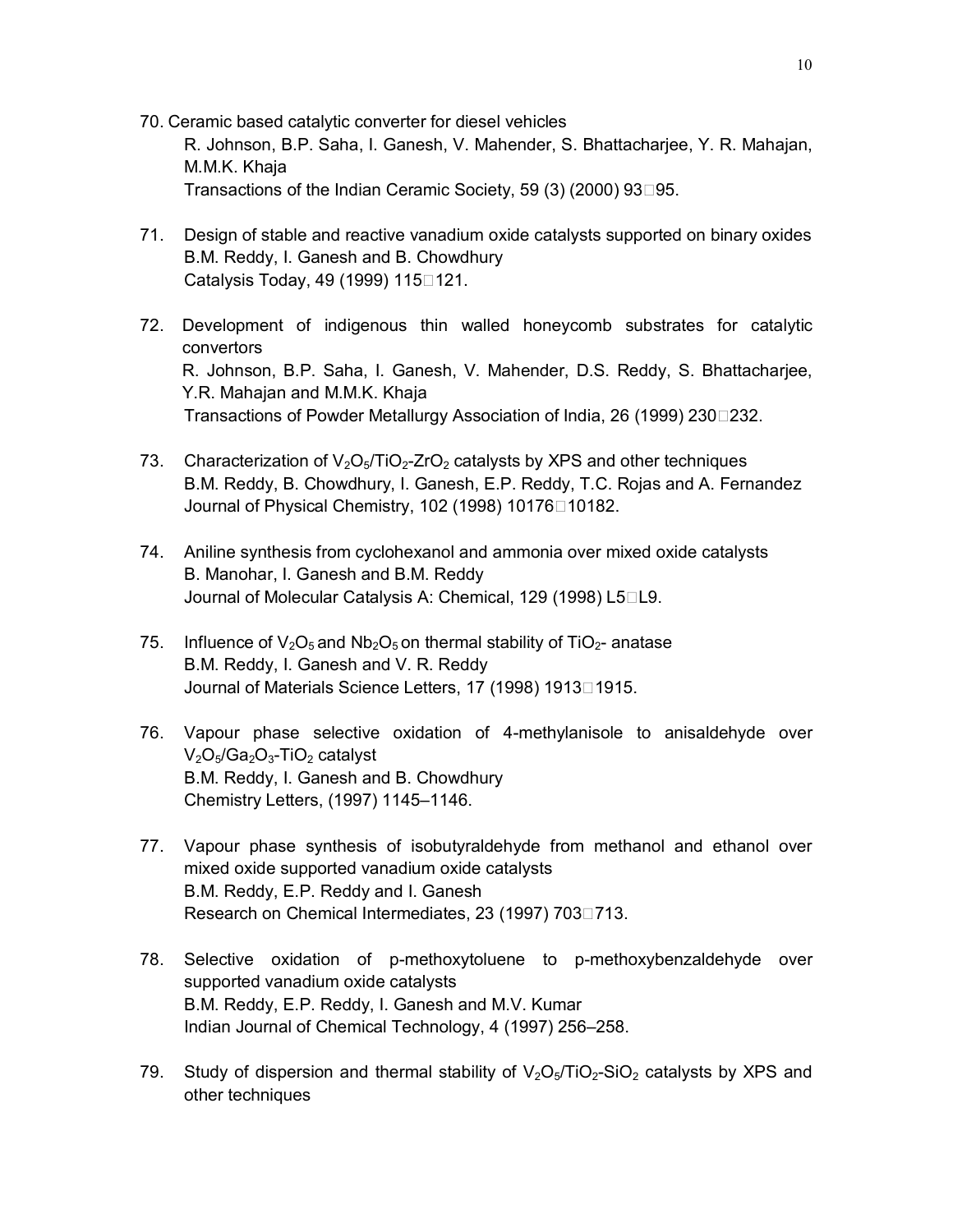B.M. Reddy, I. Ganesh and E.P. Reddy Journal of Physical Chemistry, 101 (1997) 1769–1774.

## **Patents (Indian) Granted**

- 1. An improved method for making honeycomb extrusion die and a process for producing ceramic honeycomb structures using the said die Iouri Fomichev, I. Ganesh, Roy Johnson, B.P. Saha, N. Thiyagarajan, Y.R. Mahajan, and V. Mahender Indian Patent No. 198045, A1 20070223; 13<sup>th</sup> January 2006.
- 2. A process for the production of dense magnesium aluminate spinel grains I. Ganesh, Subir Bhattacharjee, B.P. Saha, Roy Johnson, and Y.R. Mahajan Indian Patent No. 198208, A1 20070223; 16<sup>th</sup> February 2006.
- 3. An improved process for the preparation of magnesium aluminate spinel grains M.C.S. Rao, Y.R. Mahajan, S. Bhattacharjee, R. Johnson, B.P. Saha and I. Ganesh, Indian Patent No. 200272, A1 20060707, 2nd May 2006.
- 4. A process for preparing ceramic crucibles B.P. Saha, Y.R. Mahajan, S. Bhattacharjee, I. Ganesh and R. Johnson Indian Patent No. 207700, IN 2000MA00806 A 20060922; 20<sup>th</sup> June 2007.
- 5. Improved additive composition useful for the preparation of alumina based abrasion resistant material having improved wear properties, and methods for their preparation B.P. Saha, Y.R. Mahajan, S. Bhattacharjee, I. Ganesh and R. Johnson Indian Patent No. 198068, A1 20060707; 16<sup>th</sup> February 2006.
- 6. Preparation of a mixed oxide catalyst useful for condensation reactions B.M. Reddy, I. Ganesh, B. Chowdhury and V.R. Reddy Patent Granted India: PT-209; IN 2000DE00771; A 20071005; 12<sup>th</sup> April 2002.
- 7. An improved process for the preparation of substituted benzaldehydes *via* novel catalyst B.M. Reddy, I. Ganesh, B. Chowdhury and V.R. Reddy Indian patent # PT-208; IN 1999DE00807 (2005); A 20051223; 12<sup>th</sup> April 2002.
- 8. Process for the preparation of a catalyst for oxidation reactions B.M. Reddy, I. Ganesh, B. Chowdhury and V.R. Reddy. Indian patent # N226261-B; IN 1999DE00809 A 20051104, 24<sup>th</sup> July 2004.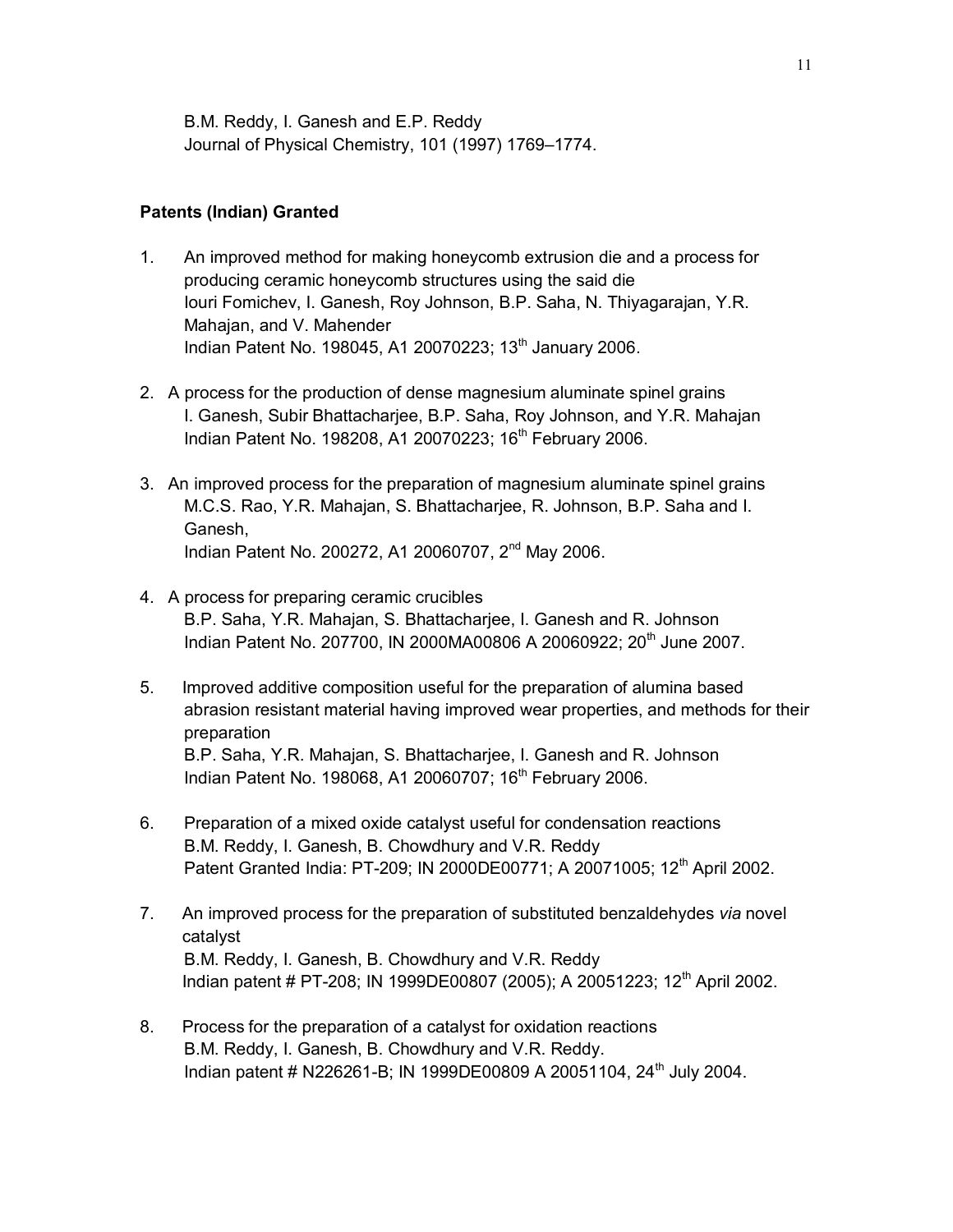9. Process for the preparation of quinolines from aromatic amines and di/trihydric alcohols in the presence of supported mixed metal oxide catalysts B.M. Reddy, I. Ganesh, B. Chowdhury and V.R. Reddy. Indian patent # IN193539 (2004); IN 193539 A1 20040724, 24<sup>th</sup> July 2004.

#### **Papers published in Peer Reviewed international Conference Proceedings**

- 1. Glimpses of ceramics ARCI's perspectives N. Thiyagarajan, R. Johnson, B.P. Saha, Y.S. Rao, S. Kumar, I. Ganesh and Y.R. Mahajan Proceedings of US-Japan Workshop (2002) on "Low Cost Production of Ceramics and Related Materials", Osaka, Japan, pp. 49 – 57, (2002).
- 2. One step synthesis of isobutyraldehyde from ethanol and methanol over binary oxide supported vanadium oxide catalysts I. Ganesh, B. Chowdhury, and B.M. Reddy Recent Trends in Catalysis, (Eds., V. Murugesan, B. Arabindoo and M. Palanichamy), Narosa Publishing House, New Delhi, 1999, pp. 136141.

# **Professional awards received and presentations made at international conferences**

- 1. Received "Best Poster Award" for the paper entitled "Mechanical behaviour comparison of Cordierite-Mullite honeycombs with foams" authored by V. Jain, R. Johnson, I. Ganesh, and Y.R. Mahajan: Presented at the 13<sup>th</sup> Annual General Meeting of the Materials Research Society of India held at Hyderabad during February  $7\square 9$ , 2002.
- 2. Received "Best Poster Award" for the paper entitled "Rheometric studies on cordierite-mullite precursor mix for extrusion of honeycomb structures" authored by S. Chacko, R. Johnson, I. Ganesh, Y.R. Mahajan, and M. Vijayakumar: Presented at the  $66<sup>th</sup>$  Annual Session of the Indian Ceramic Society held at Kolkata during December 7<sup>19</sup>, 2002.
- 3. Presented a paper entitled "Microwave Assisted Solis-State Synthesis of MgAl<sub>2</sub>O<sub>4</sub> Spinel Powder" at the 8<sup>th</sup> International Conference on Ceramic Processing and Science ( $8<sup>th</sup>$  ICCPS), Hamburg, Germany held during  $2<sup>nd</sup>$ -5<sup>th</sup> September 2002.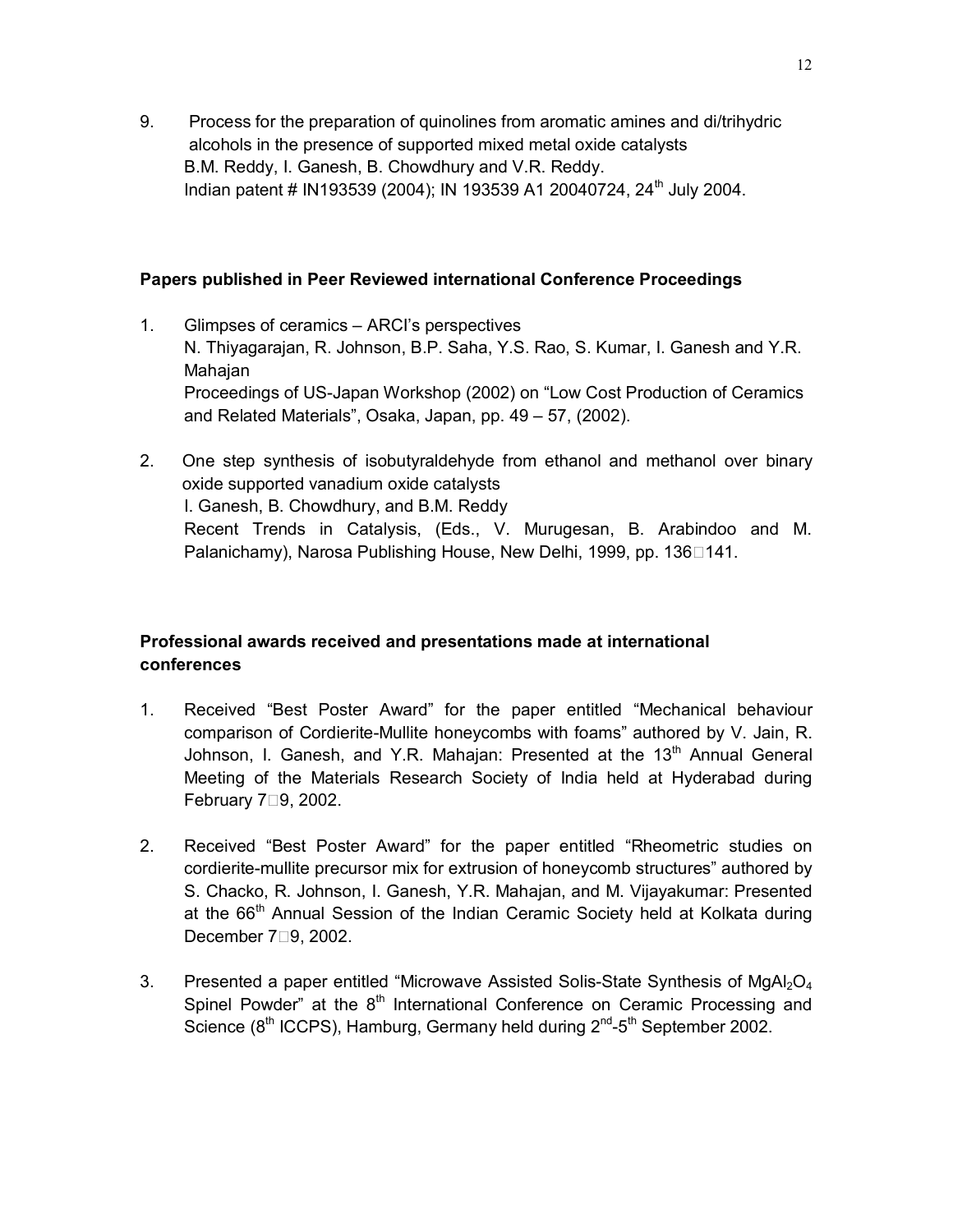# **Research Projects (successfully) completed**

- 1. Project Title: Development and Optimization of Gelcasting Process for Near-Net Complex-Shaped SiC,  $Si<sub>3</sub>N<sub>4</sub>$  and  $Si<sub>3</sub>N<sub>4</sub>$  Bonded SiC Structural Parts. Ref: No. SR/S3/RM/050/2003-SERC Eng.) Sponsoring agency: Science and Engineering research Council (SERC) Scheme – Robotics and Manufacturing), Department of Science and Technology (DST). Duration of Project: two years Project Status: Project started in 2003. Investigators: Dr. I. Ganesh – Principal Investigator Dr. N. Thiyagarajan – Co-Investigator Dr. Roy Johnson – Co-Investigator
- 2. Project Title: Development and Process Optimization of Ceramic Based Honeycomb Structures Ref: (DST No. III.5 (109) / 2000-ET) Sponsoring agency: Science and Engineering research Council (SERC) Scheme – Robotics and Manufacturing), Department of Science and Technology (DST). Duration of Project: two years Project Status: Project has been successfully completed in 2003. Investigators: Dr. Roy Johnson – Principal Investigator Dr. I. Ganesh – Co-Investigator Mr. B.P. Saha – Co-Investigator

# **Awards and honors**

- 1. University Gold Medal in M Sc course, 1995 (Osmania University).
- 2. BOYSCAST Fellowship (SR/BY/E-04/06) during 29-04-2007 to 28-04-2008 from the Department of Science and Technology (DST), Government of India during  $1<sup>st</sup>$  May 2007-30<sup>th</sup> April 2008.
- 3. IUSSTF (Indo-US Science & Technology Forum) Fellowship (IUSSTF Fellowship/2012/Ibram Ganesh/7-2012; dated:  $14<sup>th</sup>$  March 2012) to work with Prof. C.L. Hill (Goodrich C. White Professor) at Emory University, Atlanata, GA, USA.
- 4. UGC Junior and Senior Research Fellowships during Ph D work, 1995-1999.
- 5. A.P. State Merit Scholarship for obtaining first rank in M Sc course, 1995.
- 6. Selected for International Post-Doctoral Fellowship (2002-04) offered by Spanish Central Administration, Spain.